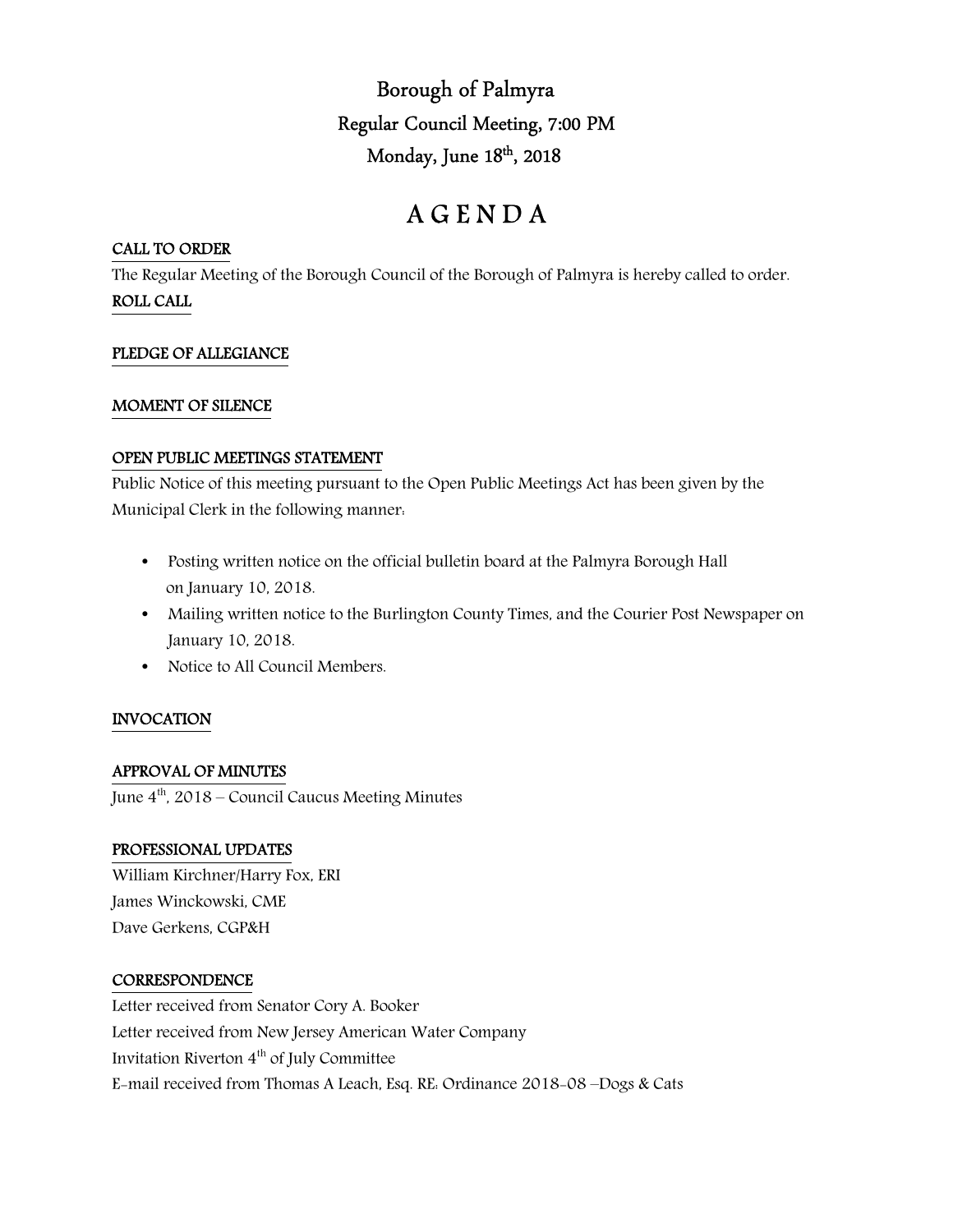#### PUBLIC PORTION

This public portion is for discussion on professional updates, resolutions and ordinances listed on the agenda. Please sign in at the podium, state your name and address for the record. Council will give all comments appropriate consideration. Each citizen will be allotted up to five (5) minutes to speak, in order to allow everyone an opportunity to ask questions and express their opinions or concerns. Please direct all comments to the Mayor. Each citizen may only speak once during each public portion.

#### ORDINANCES ON SECOND READING (Public Hearing)

Ordinance 2018-08, An Ordinance of the Borough of Palmyra, County Of Burlington, State Of New Jersey Banning The Sale of Dogs and Cats from Pet Shops

#### RESOLUTIONS Consent Agenda

Resolution 2018-159 to Resolution 2018-171 will be enacted as a single motion, if any resolution needs additional discussion it will be removed from the consent agenda and voted on separately.

Resolution 2018-159, Resolution Authorizing 2018-2019 Liquor License Renewal for DHAVAL Inc. Plenary Retail Distribution License #0327-44-004-005

Resolution 2018-160, Resolution Authorizing 2018-2019 Liquor License Renewal St. Joseph Council #1984 Club License #0327-31-008-001

Resolution 2018-161, Resolution Authorizing 2018-2019 Liquor License Renewal for Milmarian Inc. ABC Pocket License #0327-33-002-003

Resolution 2018-162, Resolution Authorizing 2017-2018 Liquor License Renewal Oberg, LLC T/A Currans Retail Consumption License With Broad C #0327-32-003-007

Resolution 2018-163, Resolution of Governing Body Acknowledging Receipt of and Certification of the Annual Audit

Resolution 2018-164, Resolution Authorizing a Refund of Tax Overpayment on Block 121 Lot 7 in the amount of \$45.82

Resolution 2018-165, Resolution Requesting Insertion Approval of item of Revenue and Appropriation N.J.S.A. 40A:-4-87 (Chapter 159) Solid Waste – 2018 Clean Communities Grant for \$15,345.30.

Resolution 2018-166, Resolution Authorizing the Refund of Tax Overpayments on Block 152 Lot 9.02 Qualifier C5209 in the Amount of \$1,558.05

Resolution 2018-167, Resolution Authorizing Execution of a Shared Services Agreement with the Borough of Riverton for the Use of Palmyra's Sewer Jetter

Resolution 2018-168, Resolution Declaring the 1992 Spartan LTI Truck VIN # 4S7BT9F07NC006460 as Surplus Property to be Auctioned on Govdeals.com

Resolution 2018-169, Resolution Establishing a New Policy Relative to the Claimant Certification Requirements as set Forth in NJSA 40A:5-16(a)

Resolution 2018-170, Resolution Requesting Approval if Item of Revenue and Appropriation N.J.S.A. 40A:4-87 (Chapter 159) 2018 Click it or Ticket for \$5,500.00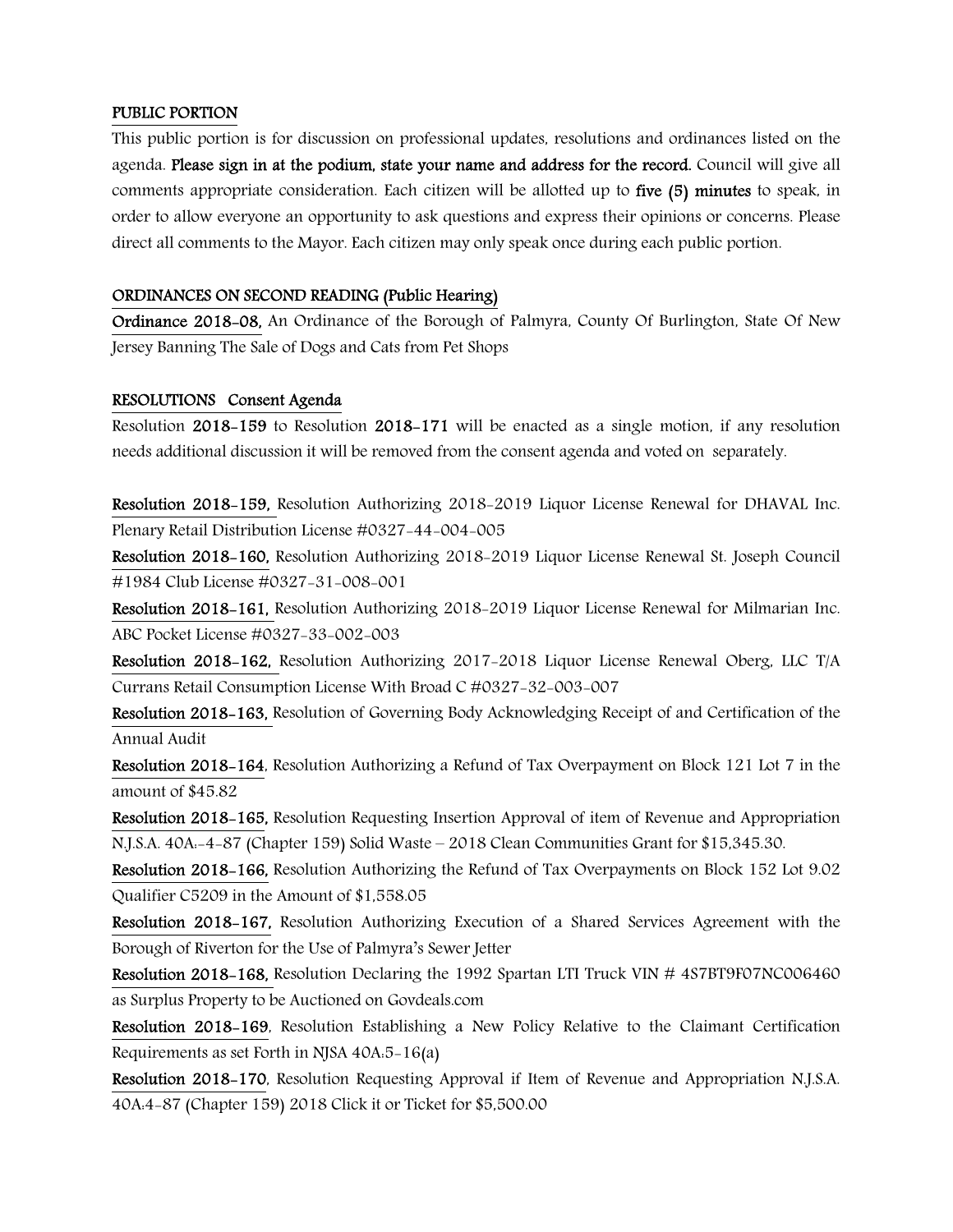Resolution 2018-171, Resolution Authorizing the Payment of Bills for the Month of May 2018 In the Amount of \$2,445,409.28

## MOTION TO APPROVE TREASURERS REPORTS

• May 2018

## DISCUSSION ITEMS

## NEW Business

- Public Events
	- \* Summer Concert Series
	- \* Movie Night and License
- Newsletter for July-August 2018
- Capital Ordinance
- NJLM Conference November  $13-15^{th}$ , 2018 in Atlantic City, NJ
- NFWL Conference November  $13<sup>th</sup>$ –17<sup>th</sup>, 2018 in Washington, D.C.
- Vacant Property Registration payment plan request

#### OLD Business

- Sidewalk furniture Ordinance (outdoor seating) outdoor dining ordinance to follow
- Smoke-free and tobacco sales Ordinance
- Referendums deadline for submission to the County is August  $17<sup>th</sup>$ 
	- (81 days before General Election)
	- \* Earlier hours for Sunday sales of alcoholic beverages
	- \* LOSAP request withdrawn by Fire Department
- Youth Athletic organizations Committee meeting update
- Redevelopment Plan for former PNC Bank; Block 24, Lots 1 & 2
- Reed, William A. Jr. v Borough of Palmyra, et al
- 2018 Road Program: NJAW/PSEG Streets; Filmore Avenue & Orchard Avenue
- Municipal Ethics Attorney two proposals received
- Knox Box Ordinance bulk purchase update
- Fuel Storage Tank Project potential re-appropriation of capital funds

#### ADMINISTRATOR REPORT

- Republic Services (trash removal contractor) meeting update
- Customer Service training for staff
- Meeting/Court recording system upgrade including new speaker system
- Rice Notices
- New Grant Opportunities
	- \*NJ DCA Small Cities Public Facilities
	- \*NJ DCA Small Cities Housing Rehabilitation